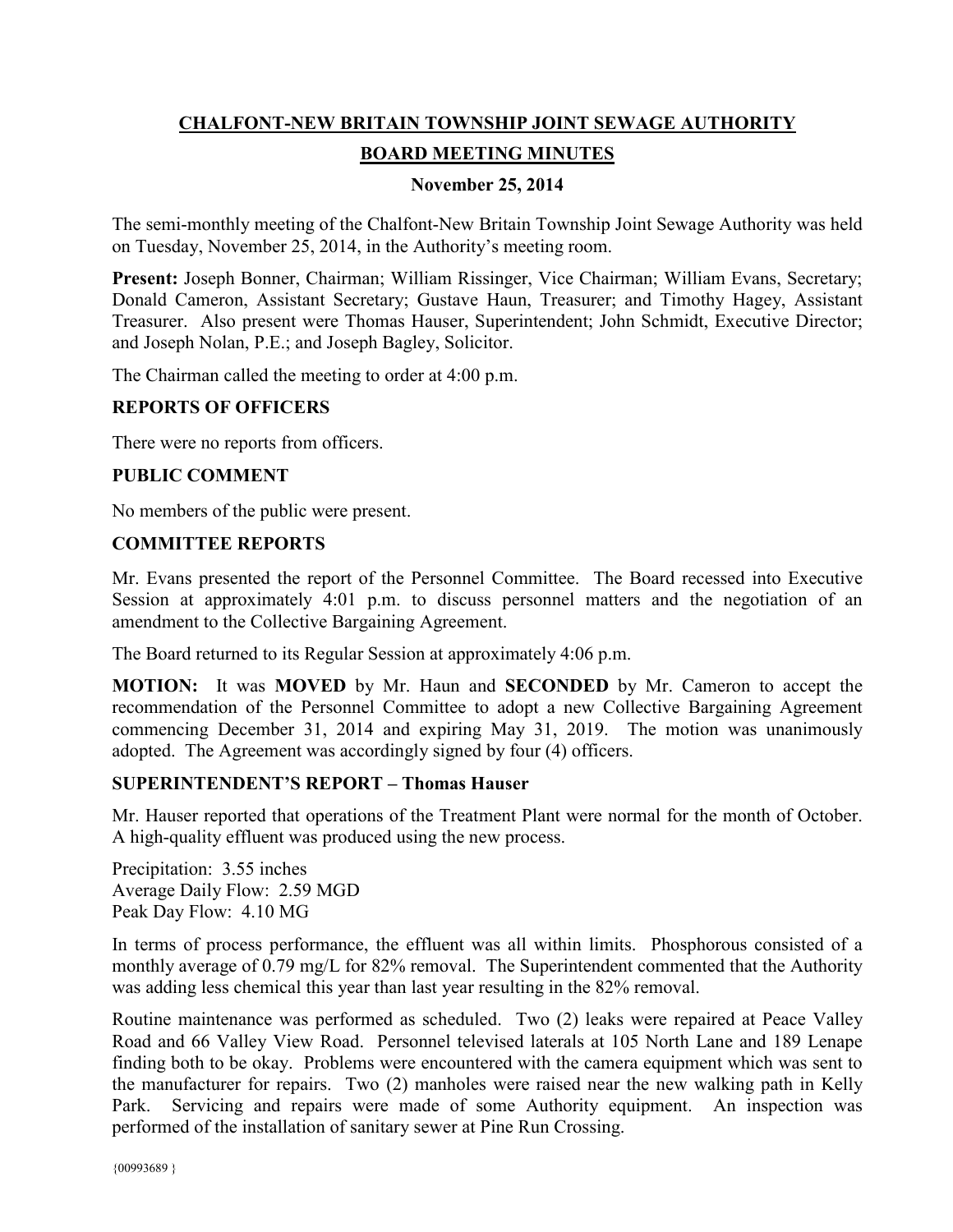At the Plant, the front equalization basin was flushed and some repairs to some of the roofs around the Plant were made. Work was coordinated with Thomas Controls. Work was coordinated with Keystone Engineering for the SCADA system. A dryer exhaust stack was repaired. The CB South AP Environmental Science class toured the Plant.

A question was asked whether the Chalfont Family Restaurant was televised. The Superintendent indicated that it was not.

# **EXECUTIVE DIRECTOR'S REPORT – John E. Schmidt**

Mr. Schmidt presented a grinder pump agreement for 1606 Upper State Road. The grinder pump agreement was executed by the Board.

The 2015 fee schedule is to be adopted in January. Proposed revisions were circulated to the Board. It was pointed out that several items have not changed for several years, including the purchase of a water meter. Also, certain manpower and inspection fees had not been reviewed in several years. There was discussion regarding the proposed increase in rates for those customers paying late. Changes were made to the fee schedule regarding an increase in the rate after the due date has passed.

There was an extensive discussion regarding an Oxbow Meadow customer and a lateral issue. After an extensive discussion, it was the sense of the Board to offer the owner half of his requested reimbursement, in the amount of \$1,125, as full and final payment of his claim that parts of the Authority system were clogged by roots (seemingly from the owner's trees).

Mr. Schmidt discussed the drafting of a new Sewer Use Ordinance and its current status. Proposed Sewer Use Ordinances will be distributed to the Board prior to the next meeting.

Mr. Schmidt presented a requested increase in the Solicitor's rate to the Board.

**MOTION:** It was **MOVED** by Mr. Evans and **SECONDED** by Mr. Hagey to raise the Solicitor's hourly rate by \$3.00 per hour. The motion was unanimously adopted.

Mr. Schmidt mentioned that many resumes had been received in response to a job posting for a position of a retiring member of the office staff.

Mr. Schmidt reported that New Britain Township had verbally indicated that Mr. Bonner will be reappointed in January 2015.

Mr. Schmidt reported that the Authority's Holiday Party is scheduled for January 11 at 5:00 p.m.

# **ENGINEER'S REPORT – Joseph Nolan, P.E.**

The Board recessed into Executive Session at approximately 4:50 p.m. to discuss potential litigation with a contractor.

The Board returned to its Regular Session at approximately 4:54 p.m.

It was discussed that at the December 9 meeting, the proposed Sewer Use Ordinance previously reported on by the Executive Director would be available for discussion.

# **SOLICITOR'S REPORT – Joseph Bagley, Esquire**

Mr. Bagley had nothing to report.